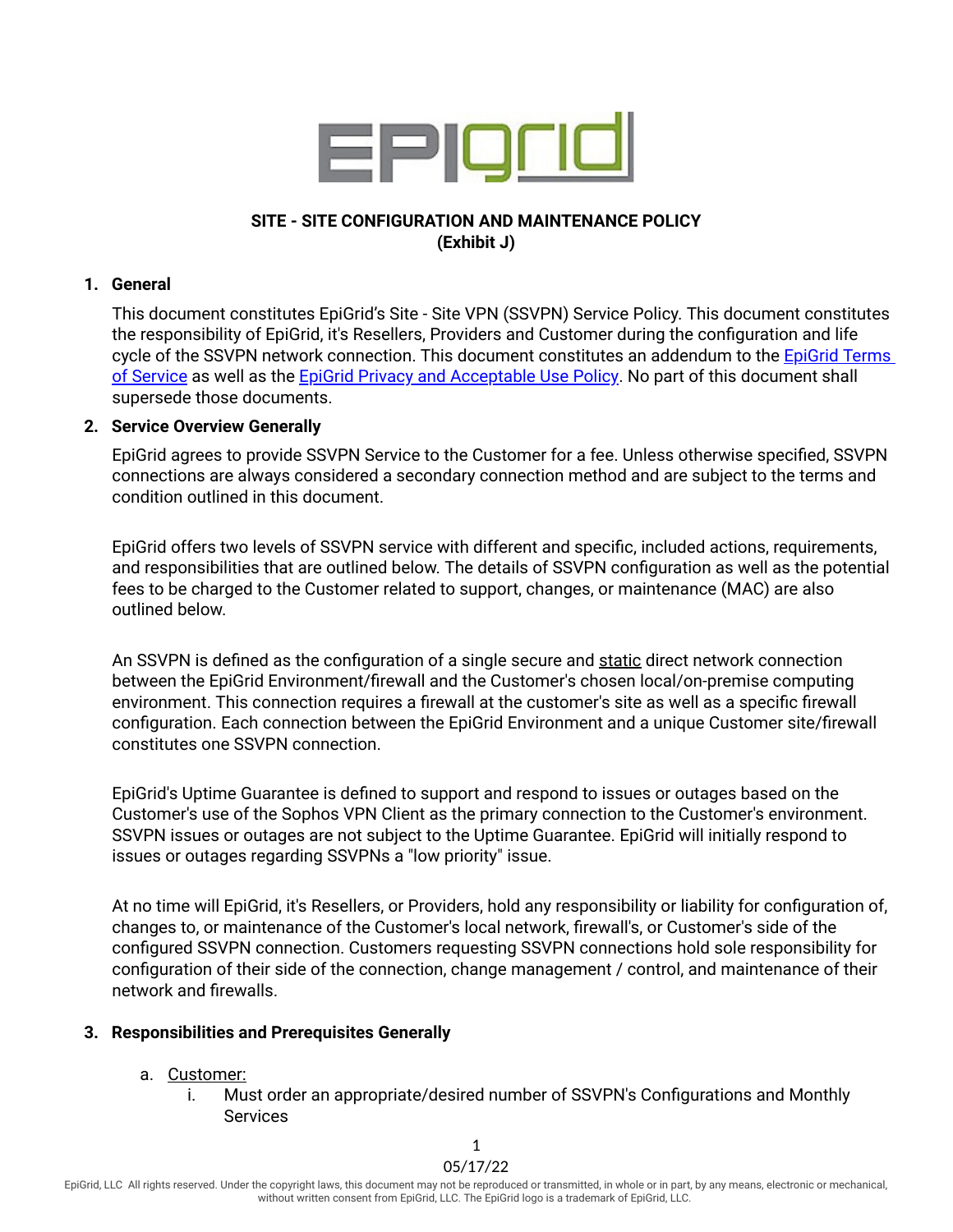

- ii. At the time of an order, the Customer must provide contact information for a primary contact (POC) who is knowledgeable and qualified to complete the required configuration/changes/maintenance of the Customer's firewall/network and to complete the configuration of the SSVPN
- iii. Customer's POC must be responsive and diligent during the extent of the configuration process. Customer's POC is also responsible for notifying EpiGrid as quickly as possible of any outages configuration issues, conflicts or incidents.
- iv. Must maintain and manage change control of the Customer's side of the SSVPN configuration as well as request MAC services in advance of maintenance or changes
- v. Provide knowledgeable and qualified personnel / resources to configure / maintain the Customer's side of the SSVPN
- vi. Request / Maintain / Update Sophos VPN Client named users, their credentials, and installation / functionality of the Sophos VPN Client on all End Points / Workstations
- b. EpiGird:
	- i. Contact the Customer's POC with configuration documentation and coordinate any collaboration needed for Configuration as well as requested Scheduled/Planned Changes/Maintenance
	- ii. Respond diligently and promptly to issues that arise during Configuration and/or Changes/Maintenance/Outages requested / reported by the Customer
	- iii. Complete and maintain documentation of SSVPN configuration.

# **4. Service Scope, Process, and Policy**

- a. SSVPN Setup and Configuration
	- i. Following an order for SSVPN, EpiGrid or it's partner will contact the Customer's POC to initiate the configuration of the SSVPN. The POC will be provided configuration documentation containing suggested configuration settings and critical shared information.
	- ii. EpiGrid and the Customer's POC will collaborate, confirm and document the configuration of both sides of the SSVPN connection.
	- iii. The scope of this configuration effort is limited to 5 business days from the date the Customer POC is first contacted by EpiGrid. If the configuration takes more days due to a lack of response, effort or capabilities, the configuration will be abandoned. EpiGrid will send notification to the Customer and the customer will be responsible for and required to re-order the SSVPN configuration.
	- iv. EpiGrid will document and maintain the customers confirmation of a successful configuration as well as an "as built" copy of configuration documentation. The Customer and Reseller are also strongly encouraged to do the same.
- b. SSVPN Standard Monthly Service
	- i. EpiGrid will provide a SSVPN connection after its initial configuration as defined above for a fee that is invoiced monthly.
	- ii. In the case of an outage or other issue with the SSVPN, the Customer should submit a support ticket to their EpiGrid Reseller

05/17/22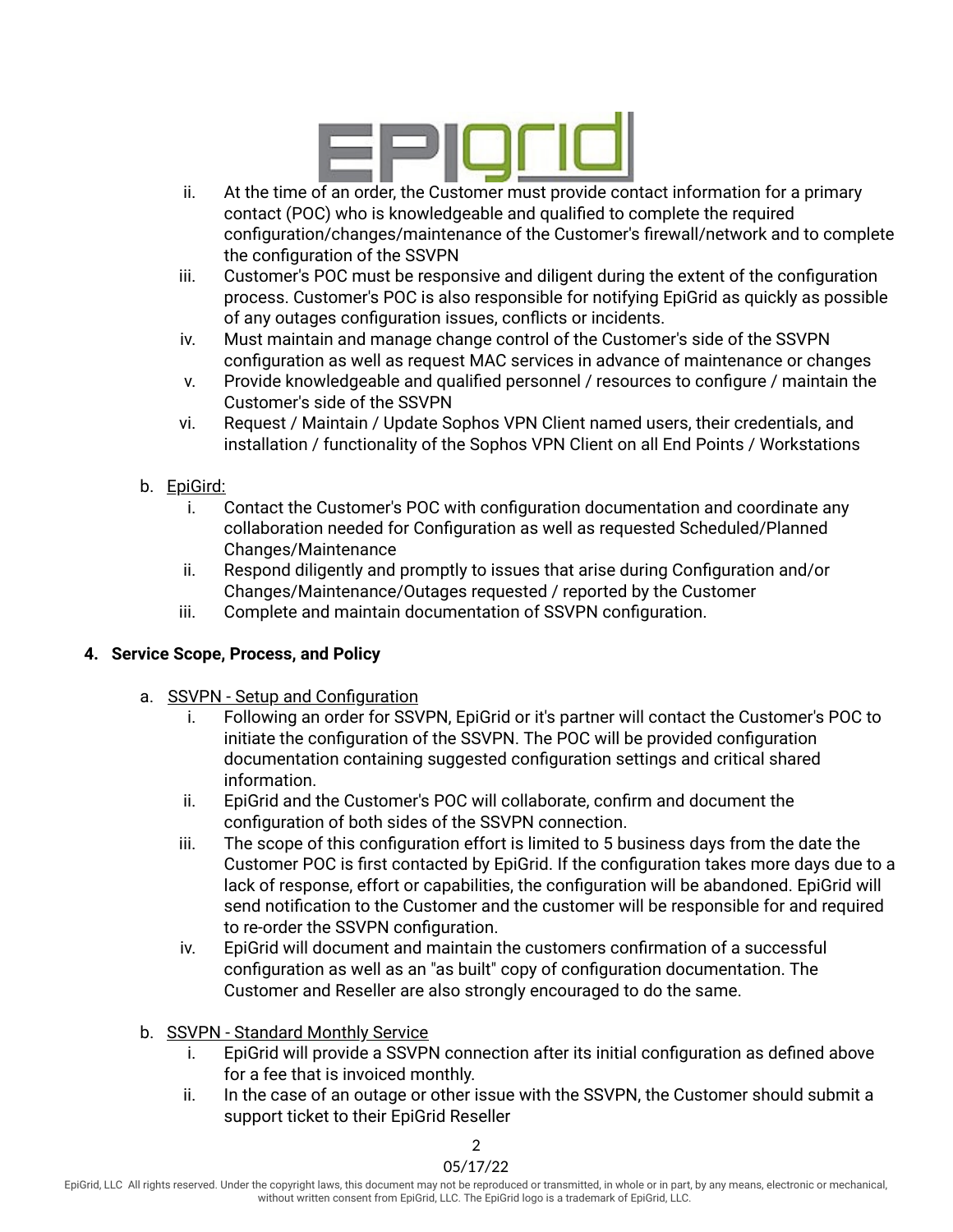

- iii. The Reseller will triage the reported issue to determine the Customer's other EpiGrid Services/Resources are running and accessible via the the primary connection method, the Sophos Client VPN
- iv. The Reseller will provide the customer with the current "as built" configuration documents on file and work with the Customer to confirm the Customer's side of the configuration has not changed
- v. The Reseller will submit a support ticket to EpiGrid so EpiGrid can do some basic troubleshooting and verify the EpiGrid's side of the configuration as well as confirm the reported condition of the SSVPN (this will not prompt resolution action)
- vi. Upon Customer request, the Reseller will escalate the issue/ticket to EpiGrid for resolution
- vii. All SSVPN issues/outages escalated to EpiGrid for resolution are subject to a MAC fee, with a target resolution time of 2 business days from the time EpiGrid receives the escalation request
- viii. EpiGrid will contact the Customer's POC with in 1 business day of escalation and will remain available to communicate and collaborate on resolution activities, the Customer and/or Reseller must also remain available and responsive during the target resolution time frame and/or until Resolution occurs
- ix. Following a resolution, a lack of responsiveness by Customer or Reseller, or an unresolved escalation, EpiGrid will provide an incident report and corresponding MAC charges
- x. Customer is allotted (1) MAC and (1) False alarms per calendar year. Additional escalations and/or MAC requests are subject to minimum MAC fee
- c. SSVPN Priority Monthly Service
	- i. This increased level of service includes all the details of a SSVPN Standard Monthly Service as well as the following
	- ii. EpiGrid will provide 24/7 SSVPN monitoring and send notifications of outages or interruptions directly to the Customer's designated POC and the Customer's Reseller Technical Support system
	- iii. Customer is responsible for initiating Support Tickets should the Customer identify an outage or issue and/or responding to and escalating notifications from EpiGrid to prioritize support response
	- iv. The Customer's POC will receive direct engagement from a network engineer within 4 hrs of escalation the support ticket. Escalated tickets that are not responded to by the customer with in the 4 hrs following Escalation will be closed and customer will be assessed any applicable MAC fees
	- v. Escalated support tickets that do NOT result in a MAC are considered a "False Alarm" (i.e. internet service interruptions, internal subnet configuration, network instability, etc)
	- vi. Customer is allotted (2) MAC and (2) False alarms per calendar year. Additional escalations and/or MAC requests are subject to minimum MAC fee
- d. SSVPN Move/Add/Change (MAC)
	- i. Any outages or issues with the SSVPN service following the initial configuration of the SSVPN are assumed to be a result of changes made to by the customer